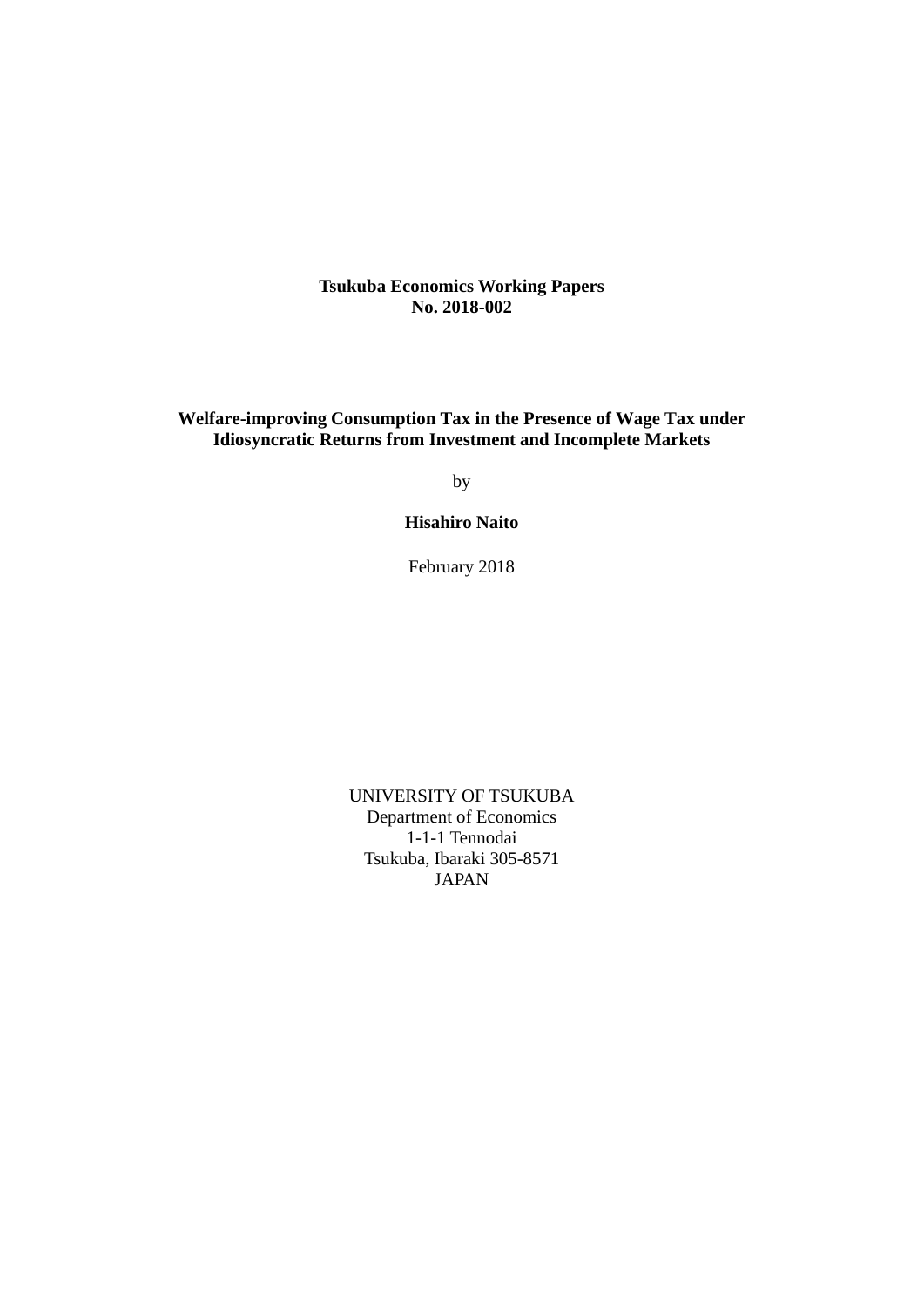# Welfare-improving Consumption Tax in the Presence of Wage Tax under Idiosyncratic Returns from Investment and Incomplete Markets

Hisahiro Naito∗†

Department of Economics Graduate School of Humanities and Social Sciences University of Tsukuba

February 2018

Forthcoming from FinanzArchiv / Public Finance Analysis

<sup>∗</sup>Email: naito@dpipe.tsukuba.ac.jp Address: Graduate School of Humanities and Social Sciences, 1-1-1, Tennodai, Tsukuba City, Ibaraki Prefecture, Japan Postal Code: 305-8573.

<sup>†</sup>The author appreciates the comments of Professor Toshihiro Ihori of the University of Tokyo, Professor Daiji Kawaguchi of Hitotsubashi University, the seminar participants of the Canadian Public Economics meeting, the International Institute of Public Finance and anonymous referee. The author also appreciates very helpful comments from the editor, Professor Schöb, which improved the exposition of this paper substantially and made this paper more transparent. This work was supported by a grant from the Japan Society for the Promotion of Science (JSPS KAKENHI Grant Number 15K03501) and the research fund of the University of Tsukuba. The author is responsible for any errors in this paper.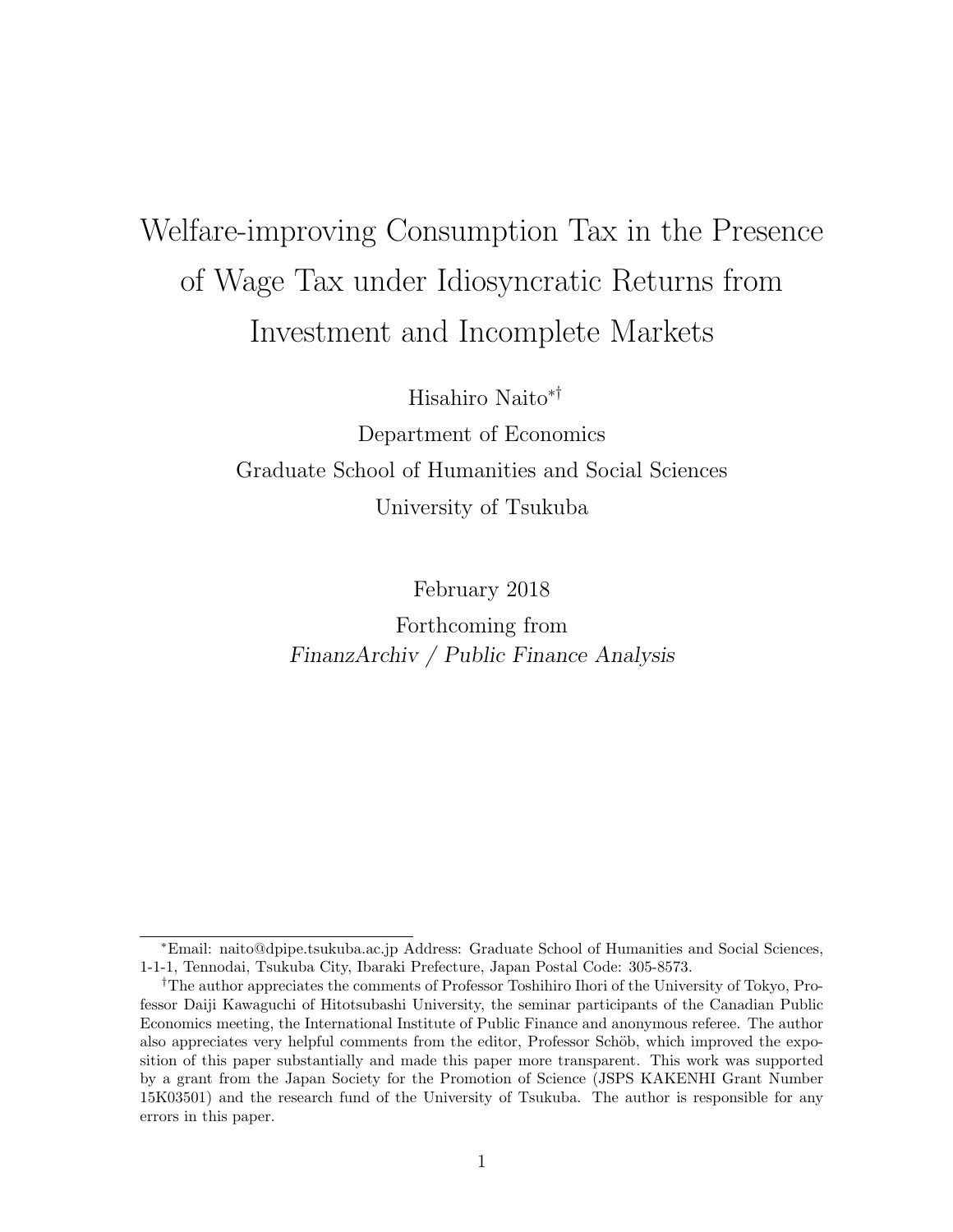#### Abstract

In a standard multi-period model, consumption tax and wage tax are equivalent. I show that when a capital market is incomplete—in the sense that the rates of return from risky investments are idiosyncratic and there is no insurance for such idiosyncratic risk—the introduction of consumption tax in the presence of wage tax improves welfare. This holds true even in the presence of optimal or non-optimal capital income taxes. In the general equilibrium model, the optimal level of consumption tax is determined to balance the benefits of the risk-sharing effect and asset accumulation effect and the costs of postponing government revenue to later periods.

JEL keywords: incomplete capital market, risk sharing, consumption tax, optimal taxation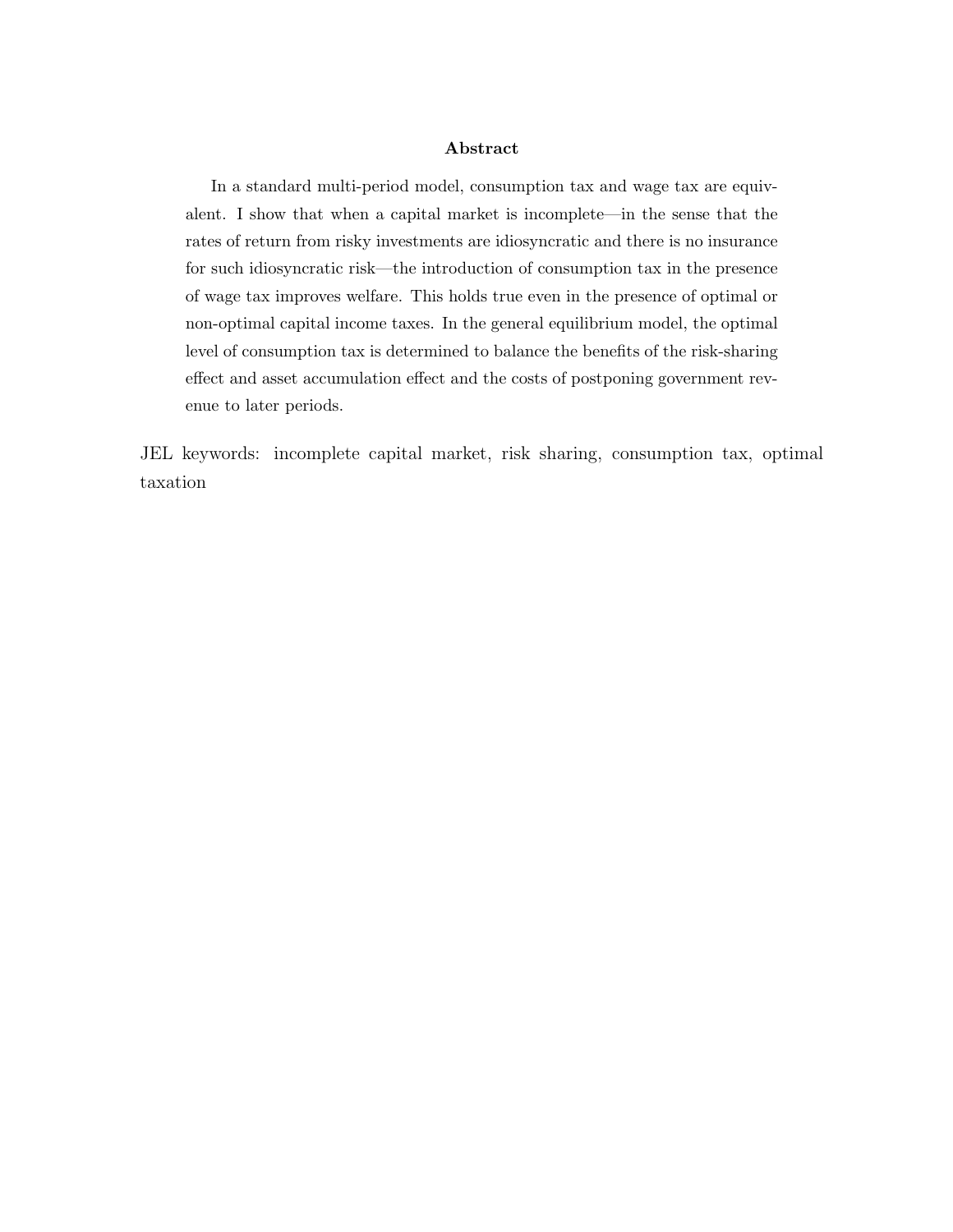#### 1 Introduction

In many developed countries, revenue from consumption tax tends to be substantial in some cases, almost matching that derived from labor income tax. Given that tax revenue from consumption tax is important to the revenue streams of many countries, one might ask about the optimal ratio of consumption tax to labor income tax from the perspective of economic efficiency.

In a simple standard multi-period model, consumption tax and wage tax induce the same consumption and labor supply behavior and generate the same discounted value of tax revenue as long as the after-tax wage rate is the same.<sup>1</sup> Although the two taxes induce different personal savings behaviors—because of their different effects on the timing of taxation—they also lead to the same resource allocation if government savings are taken into consideration. This means that consumption tax becomes redundant in the presence of wage tax. Thus, a simple multi-period model cannot explain the optimal ratio of consumption and wage taxes.<sup>2</sup>

The optimal ratio between these two forms of taxes can be evaluated with respect to the liquidity constraints of the economy. Hubbard et al. (1986) analyze the impact of fiscal policy under liquidity constraints. When consumers face liquidity constraints due to imperfect financial markets, they prefer to pay tax in later periods rather than in earlier ones. This finding implies that consumption tax is more efficient than wage tax, since the tax liability of the latter occurs only when consumers are working, while that of the former is spread over the consumer's lifetime.

Tax evasion behavior also offers insight into the optimal tax ratio. Boadway et al. (1994) show that in the presence of tax evasion behavior that affects labor-derived income tax, the optimal combination of consumption tax and labor income tax is important.

The present study demonstrates that when a capital market is incomplete—in the sense that the rates of returns from risky investments are idiosyncratic among individ-

<sup>&</sup>lt;sup>1</sup>I define the after-tax wage rate as  $w(1 - \tau_w)/(1 + \tau_c)$ , where w is the wage rate,  $\tau_w$  is the wage tax rate, and  $\tau_c$  is the consumption tax rate.

<sup>2</sup>This conclusion does not change, even in the presence of a non-linear income tax system. The seminal studies by Atkinson and Stiglitz (1976, 1980) show that the introduction of price distortions between consumer goods is optimal if the preference between consumption goods and leisure is not weakly separable in the presence of non-linear income tax. However, consumption tax does not distort the relative price of consumption over multiple periods. Thus, although the Atkinson–Stiglitz theorem is appropriate for explaining the use of capital income tax, it does not address the optimal combination of consumption and wage taxes.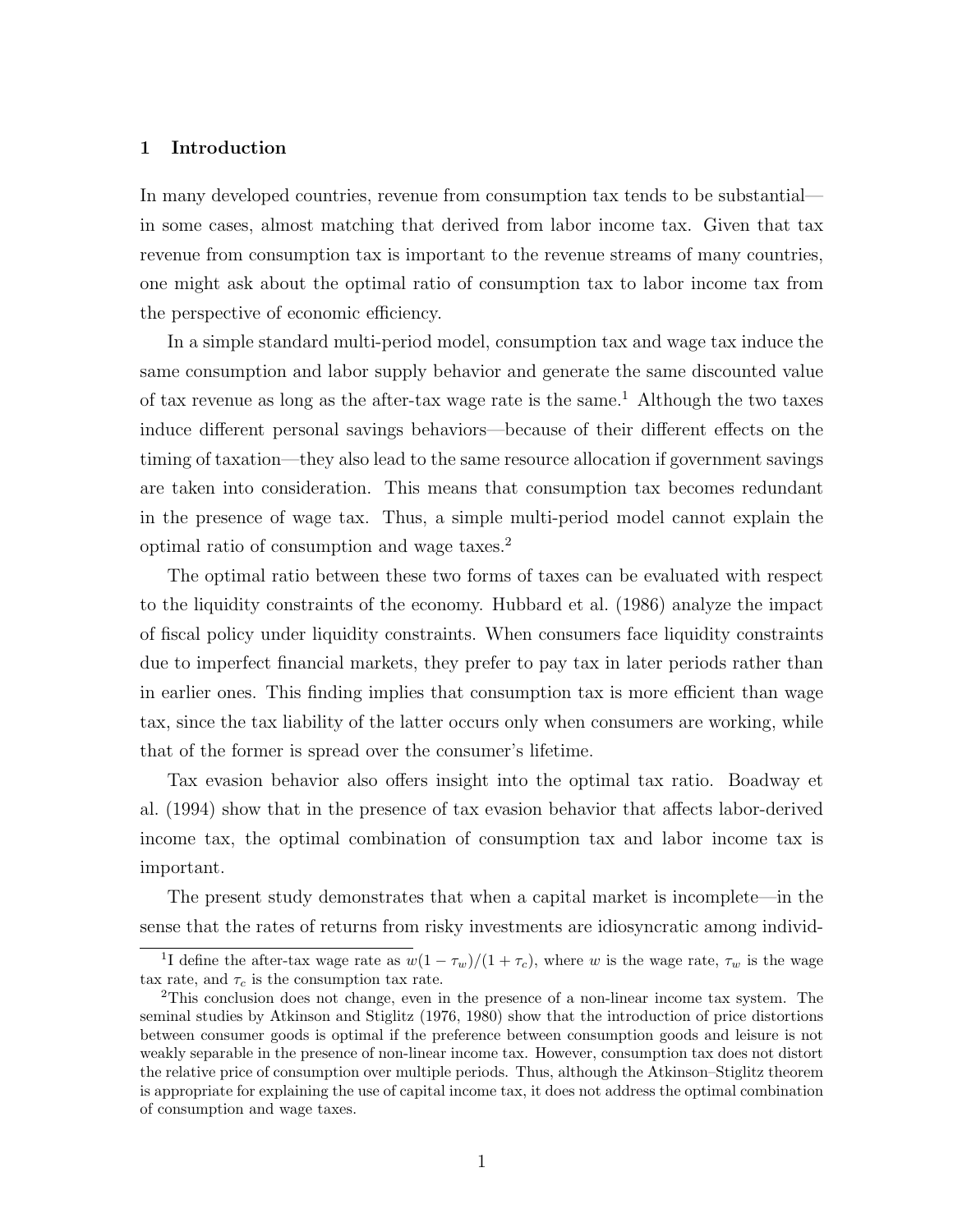uals and that there is no insurance to insure idiosyncratic returns—the introduction of consumption tax, even in the presence of wage tax, can increase economic efficiency, although the government may initially use capital income tax to absorb idiosyncratic risks.

The importance of an incomplete capital market can be seen in the data and in the literature. First, the share of non-financial assets, whose stochastic rates of return are not likely to be insured, is not low. For example, Bucks et al. (2009) report that according to the 2004 US Survey of Consumer Finances, only 35.7 percent of all assets are held in the form of publicly traded financial assets, while the rest are held as nonfinancial assets such as self-owned businesses, self-occupied homes, and real estate. Second, Wolf (2002) reports that in the 1998 Survey of Consumer Finances, the share of residential homes, unincorporated businesses, and real estate within total assets is 56 percent. This fact implies that consumers buying those assets can face substantial risks, presumably with the trade-off of higher expected returns. In the macroeconomics literature, it has been shown that a model with entrepreneurs is more successful at replicating the wealth distribution in the United States as demonstrated by Cagetti and De Nardi (2006) and Quadrini (2000) among others. The macroeconomics literature also shows that the implication of idiosyncratic capital income risk is different from the implication of idiosyncratic labor income risk. Angeletos (2007) shows that higher idiosyncratic risk reduces the capital labor ratio, in sharp contrast to the result in the case of idiosyncratic labor income risk. Thus, given the importance of an incomplete capital market, exploring the implications of tax policy in the presence of such a market is crucial.

In the presence of an incomplete capital market, the use of consumption tax can increase risk sharing, because although the consumption tax rate is constant, consumers must pay a higher (lower) amount of tax when in a good (bad) state. Thus, the use of consumption tax can increase economic efficiency. However, two questions arise with respect to such an argument. The first question is whether the private insurance market is able to insure individual investment risks and whether social insurance through consumption tax is redundant. The second question is whether social insurance through consumption tax is redundant when the government can instead use capital income tax, because the source of risk is the returns from risky investments, and capital income tax can absorb such risks. For the first question, I assume that the capital market for investors is incomplete in the sense that no insurance insures idiosyncratic returns from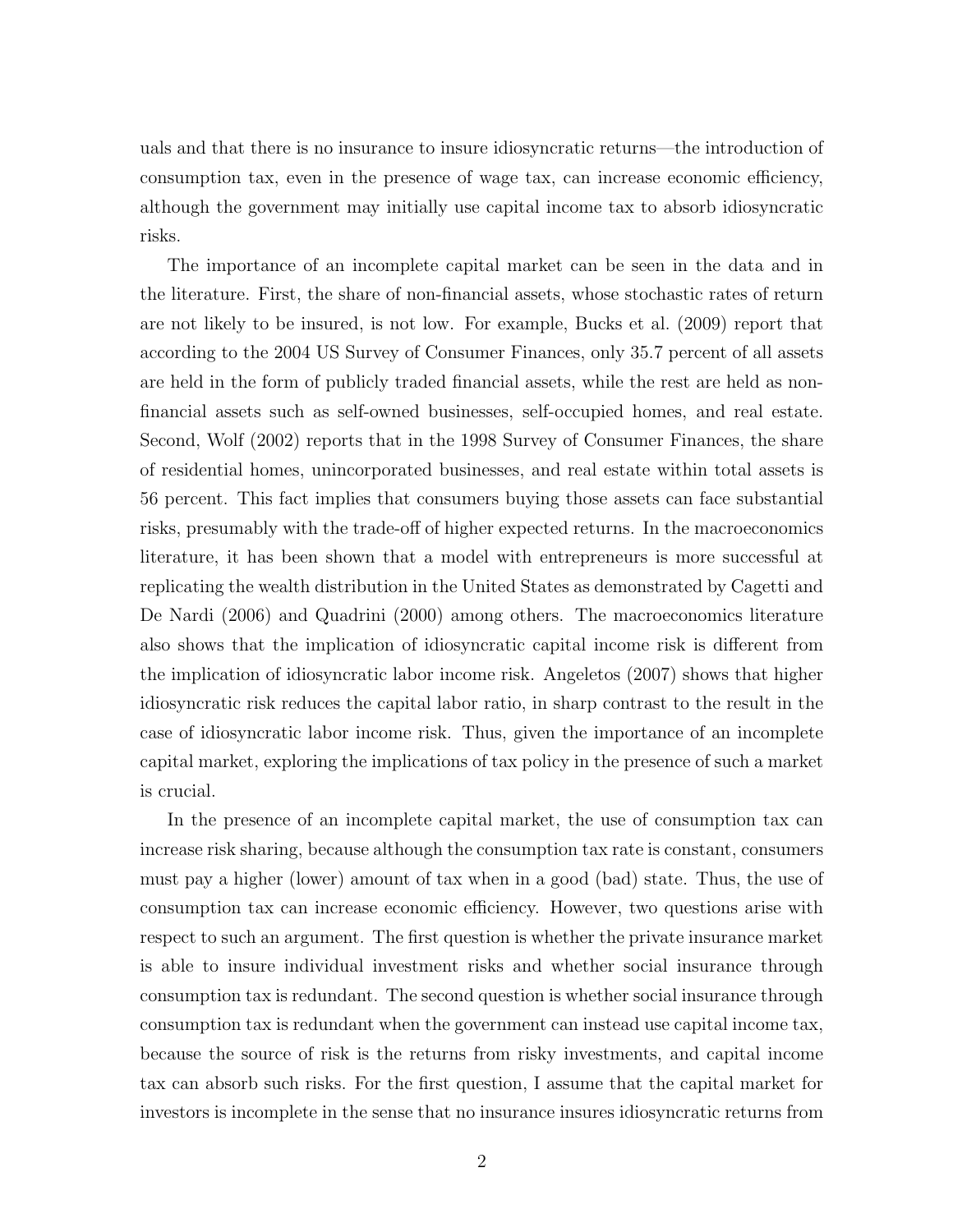risky investments. Insuring this type of investment risk would pose both a moral hazard problem and an adverse selection problem. For example, if there is no pressure to find a profitable investment opportunity because the insurance market insures investment risks, people would not work hard to find profitable investment opportunities.

The present study investigates the issue inherent in the second question. In the analysis presented here, I demonstrate that even if the government were to use capital income tax to absorb idiosyncratic risks, the use of consumption tax would increase economic efficiency. At first glance, readers might wonder why the use of consumption tax would increase economic efficiency in the presence of the idiosyncratic risks of risky investments and capital income tax. Since capital income tax can be used to absorb those idiosyncratic risks, readers might think that the use of consumption tax is redundant as a risk-sharing mechanism.

However, I argue that the use of consumption tax increases economic efficiency, even when the government initially uses wage tax and capital income tax; that is because consumption tax and wage tax each impose a tax burden, but at different times. The basic intuition can be understood as follows. When a capital market is incomplete, the expected rates of return from idiosyncratic risky investments are higher than those from safe investments. This is because from an individual point of view, the returns from idiosyncratic risky investments are stochastic, whereas from the macroeconomics viewpoint, risk from idiosyncratic risky investments does not exist. Thus, from a social planning perspective, it is desirable to increase investment in risky assets while simultaneously sharing those risks because the expected rates of return from risky investments are higher than those from safe investments. When the government starts to increase the consumption tax rate and reduce the wage tax rate by small amounts, it will shift the tax burden from working periods to all periods, because wage tax will impose a tax burden only when an individual works, while consumption tax will impose a tax burden when an individual consumes. Corresponding to this change in the timing of the tax burden, an individual will increase his or her savings, including investment in risky assets. Since the expected rates of return from risky investments are higher than those from safe assets and those risks are idiosyncratic, there is an efficiency gain from increasing the consumption tax rate and reducing the wage tax rate. Clearly, this effect of the shift from wage tax to consumption tax does not disappear, even in the presence of capital income tax.<sup>3</sup>

<sup>&</sup>lt;sup>3</sup>The logic of this argument has similar flavor to the logic of the famous Domar-Musgrave effect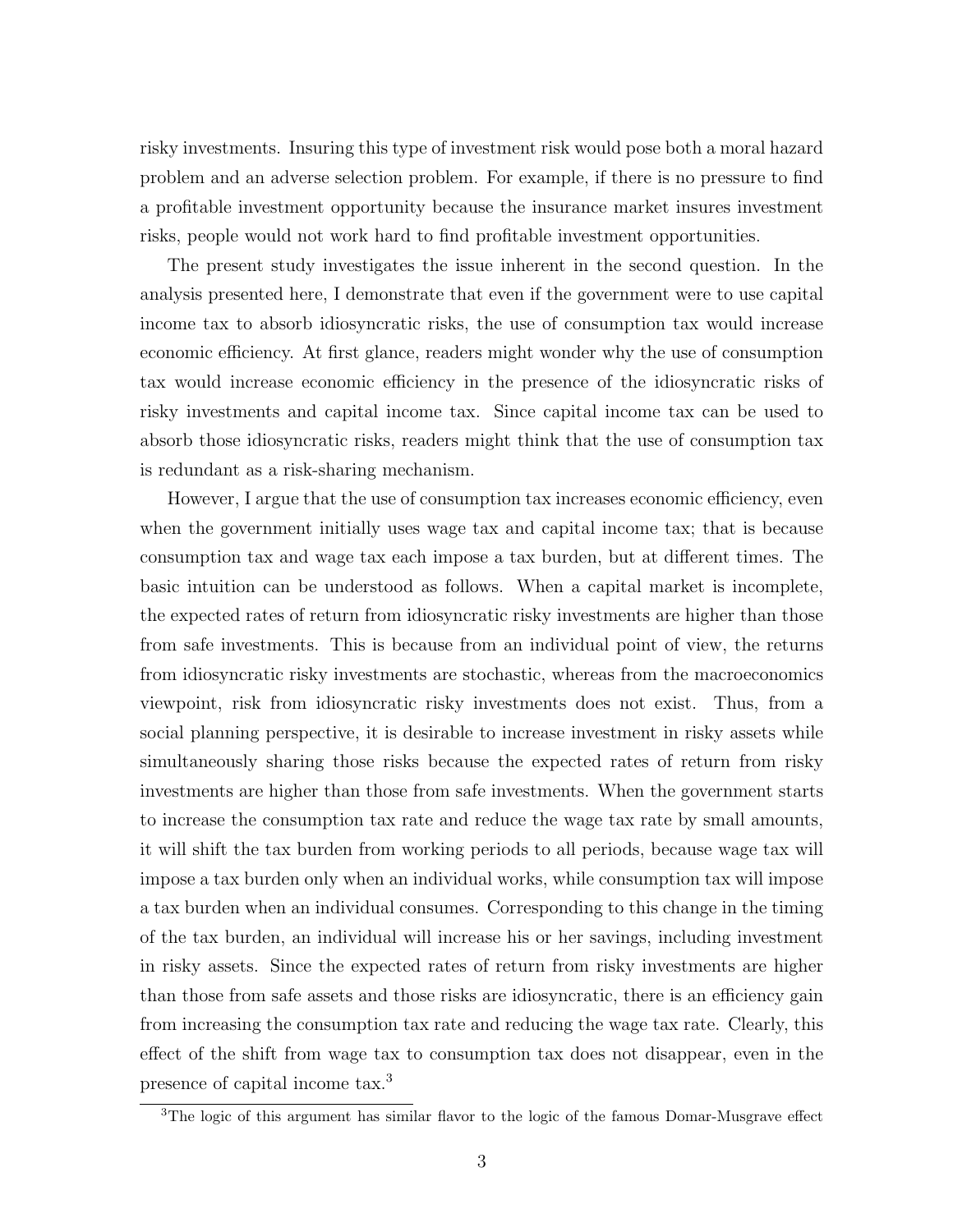A natural question to the above argument is how the optimal level of consumption tax is determined in the presence of wage tax. As the government increases the consumption tax rate and simultaneously decreases the wage tax rate holding the after-tax wage rate constant, investment in safe assets and risky assets increases. In the partial equilibrium model where the factor accumulation does not affect the factor prices, maximizing the consumption tax rate is optimal. This implies that if there is no institutional upper limit on the consumption tax rate, there is no optimum. However, in a general equilibrium model, the situation is different. As the government increases the consumption tax rate and decreases the wage tax rate while holding the after-tax wage rate constant, individuals increase investment in safe assets and risky assets. On the other hand, in terms of government revenue, some tax revenue is postponed to later periods because of the different timing of the tax burden of wage tax and consumption tax. This implies that the government needs to issue government bonds. Furthermore, an increase in investment in safe assets by individuals is insufficient to absorb the increased issue of government bond. This implies that a shift from wage tax to consumption tax will affect the asset portfolio of the economy and affect the factor prices. In Section 2.3, I show that at the optimum, consumption tax is determined to balance the benefit of risk sharing and the cost due to changes in the factor prices.

This study is related to two strands of the economics literature. First, it relates to the literature that discuss what types of taxes work as social insurance. For example, Eaton and Rosen (1980) show that wage tax acts as insurance when the return from human capital is uncertain. Kopczuk (2003) demonstrates that inheritance tax provides social security for the rich. Conesa and Krueger (2006) calculate the optimal tax progression, focusing on the social insurance role of taxation.<sup>4</sup> Jacobs et al.  $(2012)$ analyze the role of labor income tax and education subsidy when human capital ac-

<sup>(</sup>Domar and Musgrave, 1944). In the Domar-Musgrave model, the imposition of a proportional income tax with full loss offset increases private risk taking since the government shares the risk through the proportional income tax. In my model, the government encourages individuals to take more risk through a change of the timing of the imposition of taxes. I appreciate the editor, Ronnie Schöb, for pointing out the similarity of my result to the famous Domar-Musgrave effect.

<sup>&</sup>lt;sup>4</sup>In the public finance literature, there are several other studies. Diamond (2005) analyzes various social insurance and tax policies with respect to the life-cycle when the market is incomplete. Boadway and Sato (2011) analyze optimal taxation in the presence of risky earnings, using the framework of Mirrlees's model(Mirrlees, 1971). Nishiyama and Smetters (2005) examine the effect of replacing income tax with consumption tax under idiosyncratic earnings shocks and an uncertain lifespan. Gottardi et al. (2016) analyze the optimal taxation of labor income and capital income in the general equilibrium model with production.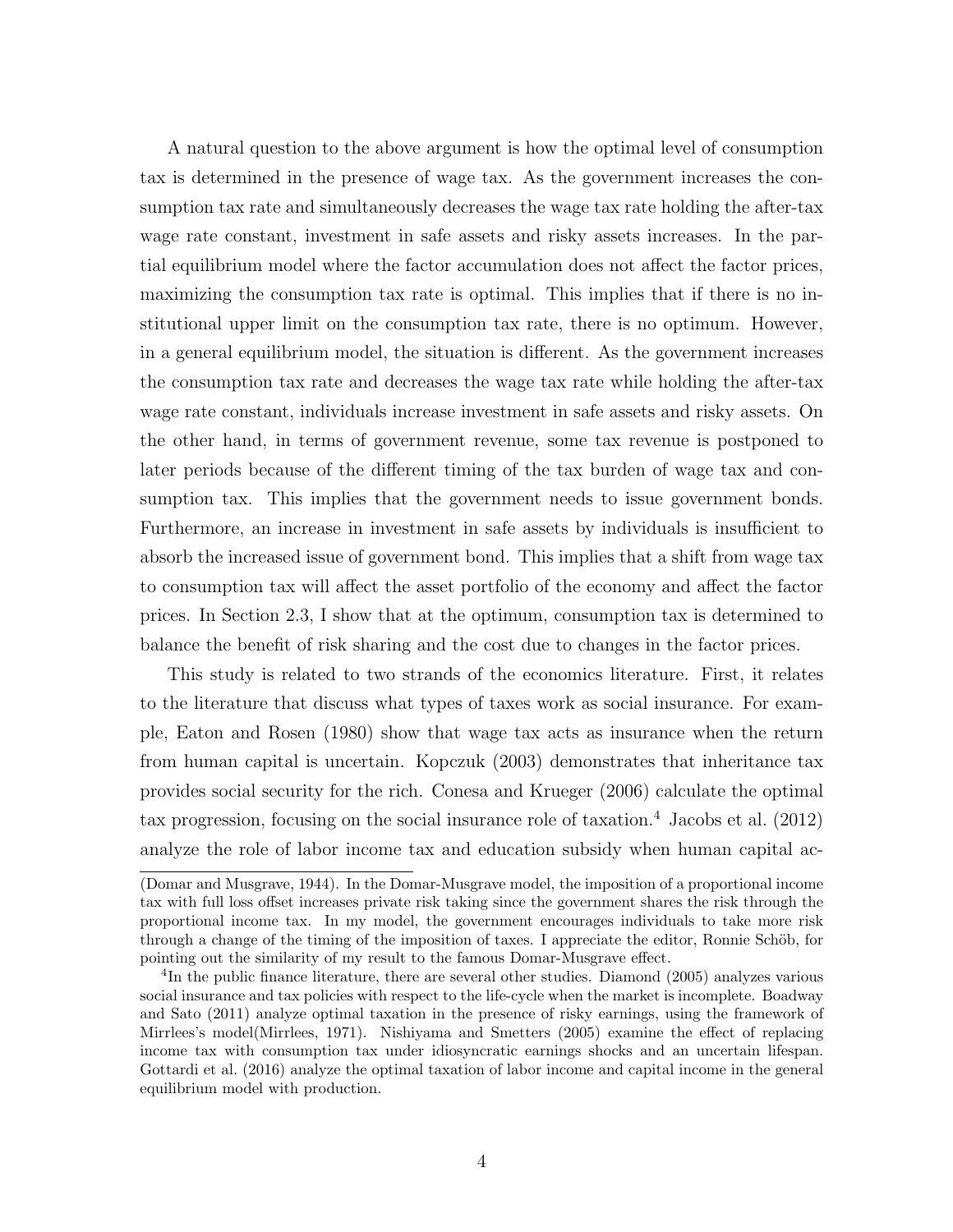cumulation involves idiosyncratic risks. However, they do not analyze the issue of the optimal combination of wage tax and consumption tax. To the best of my knowledge, no study has thus far analyzed the optimal combination of consumption tax and wage tax in the presence of idiosyncratic risks. This study is the first to show that in the presence of idiosyncratic risk, consumption tax plays an important role even in the presence of wage tax and capital income tax.<sup>5</sup>

This study also relates to the growing body of the macroeconomics literature on incomplete capital markets. Angeletos (2007) analyzes capital accumulation in an economy where the return from capital is idiosyncratic and there is no insurance for such idiosyncratic returns. Kitao (2008) examines the effect of capital income tax in the presence of idiosyncratic capital income risk. However, none of these studies analyzes the effect of consumption tax in the presence of wage tax and capital income tax. I show that the use of consumption tax increases economic efficiency even in the presence of wage tax and capital income tax when the market is incomplete. I also characterize the optimal level of consumption tax in a general equilibrium model.

The remainder of this paper is organized as follows. In Section 2.1, I show that the introduction of consumption tax in the presence of wage tax improves welfare. In Section 2.2, I extend the analysis to the general equilibrium model and characterize the optimal level of consumption tax. I show that at the optimum, the benefits of the risk-sharing effect and increasing asset accumulation effect of consumption tax and the costs of postponing government revenue need to be balanced. In Section 3, the conclusions are presented and issues to be addressed in future research are discussed.

### 2 Analysis

### 2.1 The Effect of Consumption Tax in the Presence of Wage Tax

Consider an economy in which a continuum of agents with identical preferences live for two periods. The agents work only in the first period and save for consumption in the second period. The investment opportunities comprise one safe asset and several risky assets. Each agent looking for profitable investments allocates his or her savings between the one safe asset and one of the risky assets. In this economy, technology

 ${}^{5}$ The model of Jacobs et al. (2012) assumes that in the first period, individuals do not work and they work in the second period. Thus, they focus primarily on the earlier stage of individuals, while in my model I assume that individuals work in the first period and they are retired in the second period. Thus, my model primarily focuses on life-cycle savings and consumption behavior.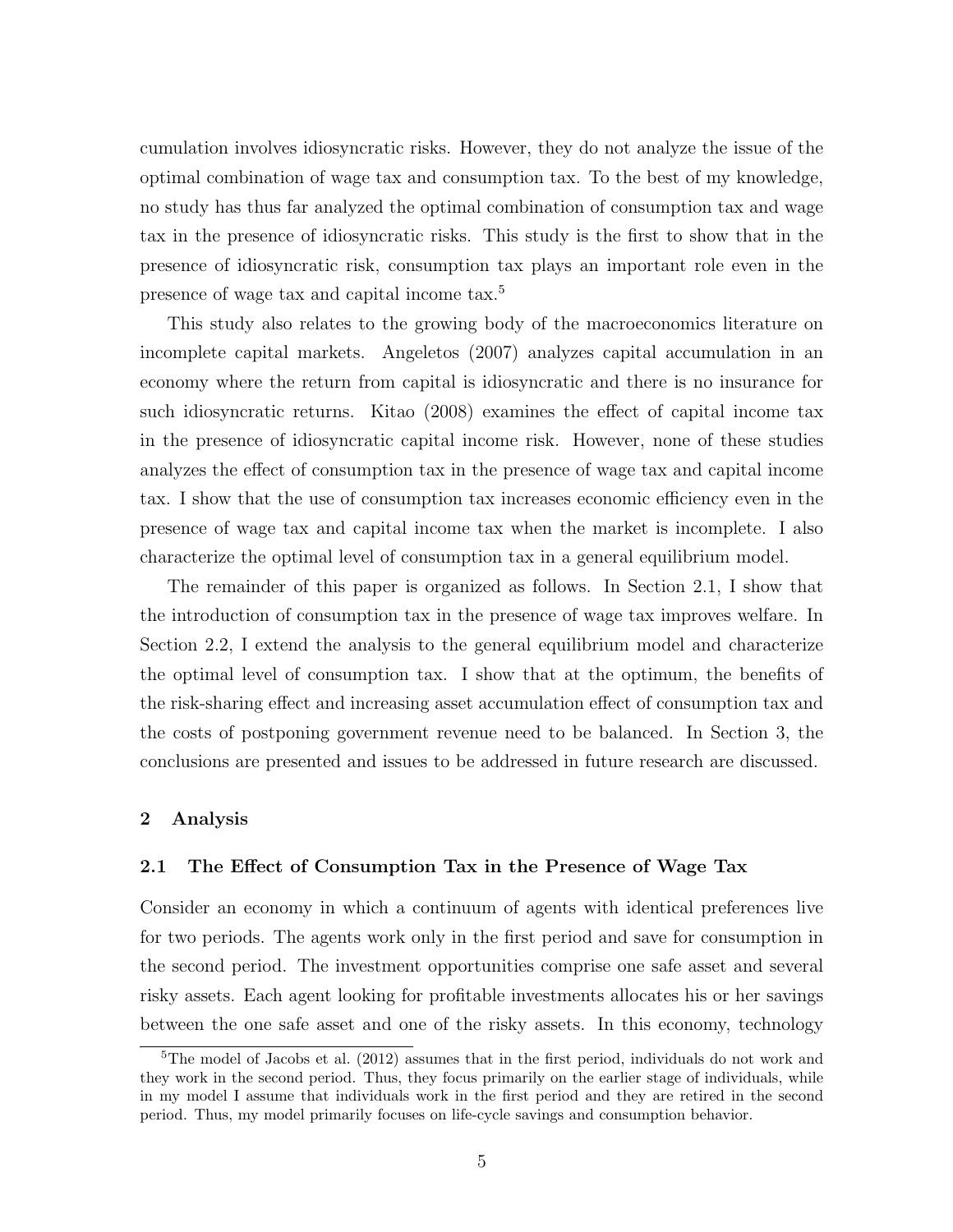is linear; the rate of return from the safe asset is  $r$  and the stochastic rate of return from those risky assets is  $\tilde{r}$ . In this study, I use  $\tilde{r}$  to denote that a variable with  $\tilde{r}$  is a random variable. It is assumed that  $\tilde{r} = \tilde{a} \times F_I \times e$ , where  $\tilde{a}$  is a random variable and  $e \in [1,2]$  is the individual's effort level (e.g., looking for profitable investments), which affects the return on investment of the chosen risky asset. I assume that  $e$ is chosen before the realization of the stochastic shock.  $F_I$ , which is assumed to be constant in this subsection, is the marginal product of the risky asset.<sup>6</sup> I assume that the random variable  $\tilde{a}$  is independently and identically distributed (i.i.d.) across individuals and that the level of individual effort to look for a profitable investment opportunity is not observable by the public. This lack of observability prevents private financial institutions from sharing the investment risk. The information on profitable investment is not available to the government. Thus, the government cannot invest in risky assets. I assume that the expected rate of return from risky investments is always greater than that from safe assets as long as the agent makes a positive effort to look for profitable investment opportunities.

The preference of an agent is represented by the following additive and separable utility function:

$$
u(c_1) - h(l) - v(e) + \frac{1}{1+\rho} E[u(\tilde{c}_2)]
$$
  
where  $u' > 0$ ,  $u'' < 0$ ,  $h' > 0$ ,  $h'' > 0$ ,  $v' > 0$ ,  $v'' > 0$  (1)

where  $(l, e, c_1, c_2)$  represent labor supply, effort level, consumption in period 1, and consumption in period 2, respectively. From the linear technology assumption, the return on investment and the wage rate are independent of labor supply and the amount of investment.

I assume that the government institutes linear consumption tax, linear wage tax, linear capital income taxes on the return from risky investments and the return from safe asset. Let s and i be the amount of investment in the safe asset and the risky asset, respectively. Let  $\tau_w$  and  $\tau_c$  be the rate of wage tax and the rate of consumption tax. Let  $\tau_{ks}$  and  $\tau_{kr}$  be the capital income tax rate on the return from the safe investment

<sup>&</sup>lt;sup>6</sup>In Section 2.2, I consider the case where  $F_I$  is endogenous.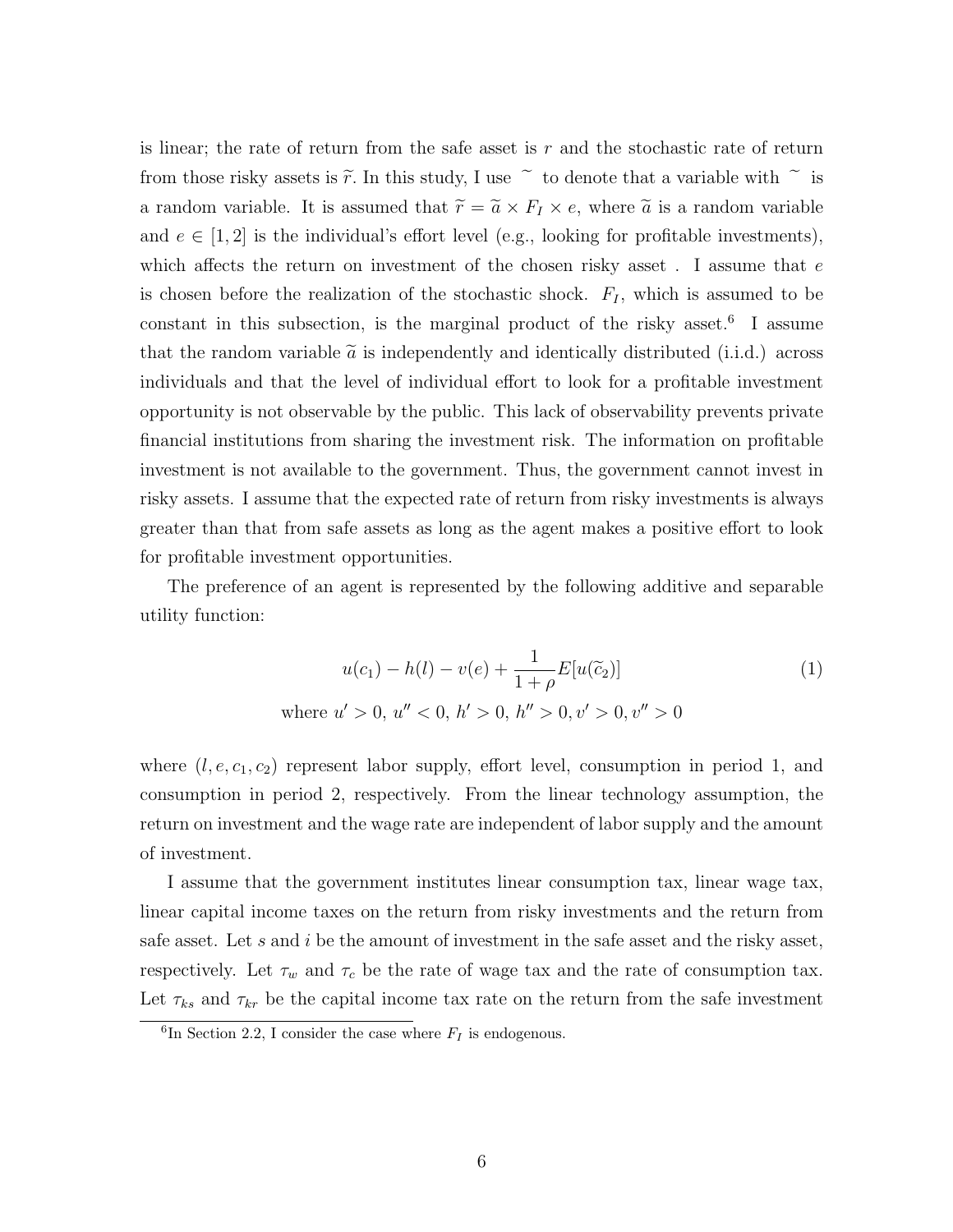and risky investment, respectively. Then, the budget constraint is as follows:

$$
(1 + \tau_c)c = w l (1 - \tau_w) - s - i \tag{2}
$$

$$
(1 + \tau_c)c_2 = s(1 + r(1 - \tau_{ks})) + i(1 + \tilde{r}(1 - \tau_{kr}))
$$
\n(3)

Let  $\Omega$  be the after-tax wage rate where  $\Omega = w(1 - \tau_w)/(1 + \tau_c)$ . Given the capital income tax rate, wage tax rate, and consumption tax rate, the individual optimization problem is as follows:

$$
\max_{s,i,l,e} u(\Omega l - \frac{s}{1+\tau_c} - \frac{i}{1+\tau_c}) - h(l) - v(e) + \frac{1}{1+\rho} E[u(\frac{s(1+r(1-\tau_{ks})) + i(1+\tilde{r}(1-\tau_{kr}))}{(1+\tau_c)})]
$$
\nwhere  $\Omega = w(1-\tau_w)/(1+\tau_c)$  (4)

The first-order conditions of  $l, s, i$ , and  $e$  are

$$
\Omega u'(c_1) = h'(l),\tag{5}
$$

$$
u'(c_1) = \frac{1}{1+\rho} E[u'(\tilde{c}_2)(1+r(1-\tau_{ks}))]
$$
\n(6)

$$
u'(c_1) = \frac{1}{1+\rho} E[u'(\widetilde{c}_2)(1+\widetilde{r}(1-\tau_{kr}))]
$$
\n
$$
\tag{7}
$$

and 
$$
v'(e) = \frac{1}{1+\rho} E[u'(\tilde{c}_2) \frac{d\tilde{r}}{de} \frac{i}{1+t_c} (1-\tau_{kr})]
$$
 (8)

where 
$$
c_1 = \Omega l - \frac{i}{1 + \tau_c} - \frac{s}{1 + \tau_c}
$$
 and  $\tilde{c}_2 = \frac{s(1 + r(1 - \tau_{ks})) + i(1 + \tilde{r}(1 - \tau_{kr}))}{(1 + t_c)}$ 

These first-order conditions show three important facts. First, as long as the aftertax wage rate,  $\Omega$ , stays constant, an increase in  $\tau_c$  does not affect labor supply but it increases investment in the safe asset and the risky asset by a factor of  $1 + \tau_c$ . Second, as long as the after-tax wage rate stays constant, an increase in  $\tau_c$  does not change indirect utility. This is because  $i/(1 + \tau_c)$  and  $s/(1 + \tau_c)$  stay constant, which implies that the value of  $c_1$  and  $c_2$  do not change.

Now, consider a situation where there is no consumption tax but only a wage tax initially with some capital income taxes. Then, suppose that the government increases the consumption tax rate by  $\tau_c$  from  $\tau_c = 0$  and decreases the wage tax rate by  $\tau_c(1-\tau_w)$ . In this case, the after-tax wage rate stays constant at  $w(1-\tau_w)$ .<sup>7</sup> With

<sup>&</sup>lt;sup>7</sup>The after-tax wage rate becomes  $w(1 - \tau_w + \tau_c(1 - \tau_w))/(1 + \tau_c) = w(1 - \tau_w)$ . Thus, the after-tax wage rate is the same as before.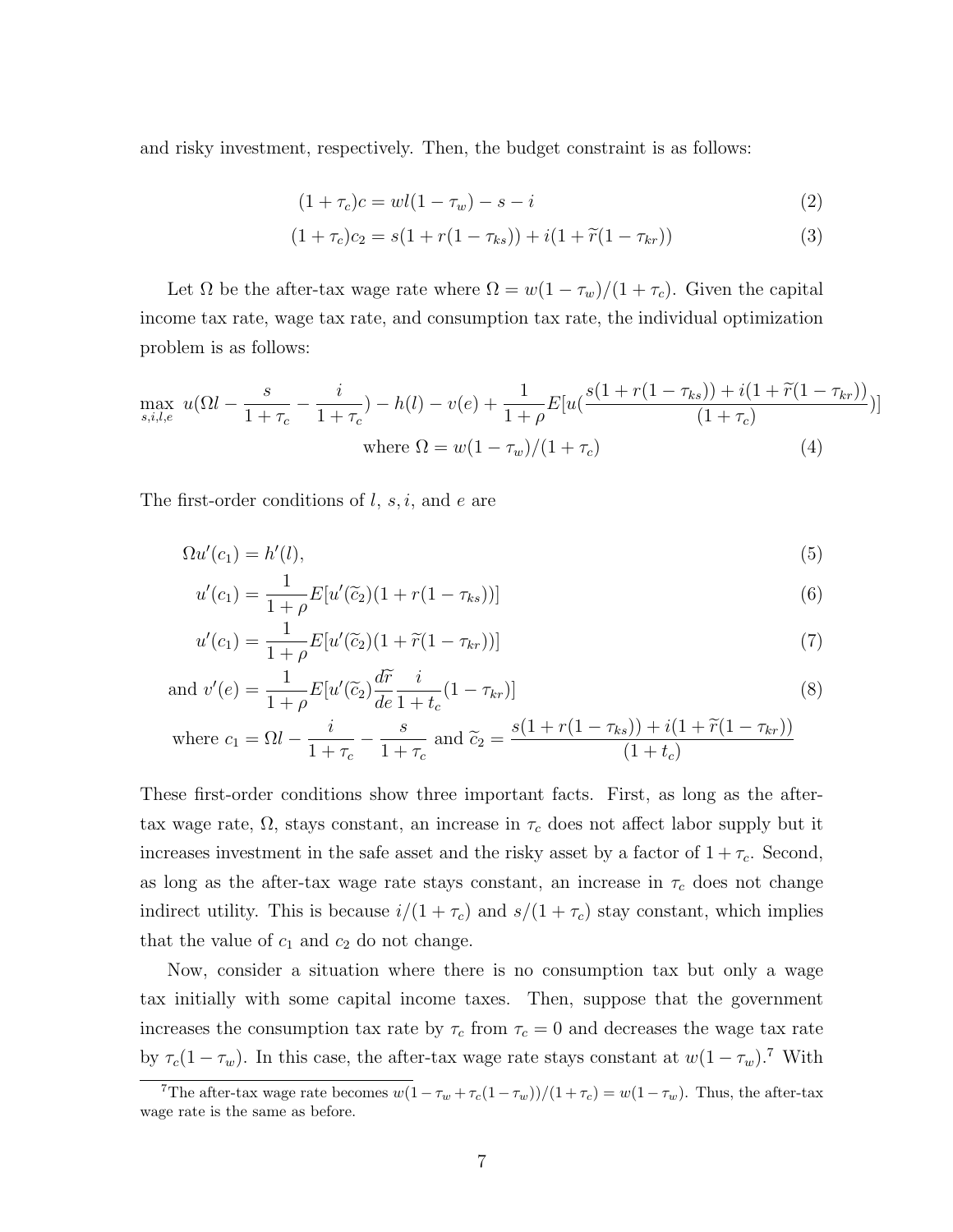wage tax and some capital income taxes, the present value of government revenue is equal to  $\tau_w w l + \{\tau_{ks} rs + \tau_{kr} \mu i\} (1+r)^{-1}$ . <sup>8</sup> Denote  $E[\tilde{r}|e]$  as  $\mu$ . When the wage tax rate is  $\tau_w - \tau_c(1 - \tau_w)$  and the consumption tax rate is  $\tau_c$ , the present value of the government revenue is as follows:

$$
wl(\tau_w - \tau_c(1 - \tau_w)) + \tau_c \left\{ c_1 + \frac{E[c_2]}{1+r} \right\} + \frac{1}{1+r} \left\{ \tau_{ks} rs + \tau_{kr} \mu i \right\}
$$
  
= 
$$
wl\tau_w + \frac{\tau_c}{1+\tau_c} (\mu - r) i \frac{1}{1+r} + \tau_{ks} \frac{rs}{1+\tau_c} + \tau_{kr} \frac{\mu i}{1+\tau_c}
$$
 (9)

Note that  $\tau_w$  is the wage tax rate when the consumption tax rate is equal to zero.  $\tau_w - \tau_c(1-\tau_w)$  is the wage tax rate when the consumption tax rate increases from zero to  $\tau_c$ . From (5)-(8), labor supply and effort level do not change as long as the after-tax wage rate stays constant when  $\tau_c$  increases. Thus, the first term of (9) is not affected by  $\tau_c$ .

The third term and the fourth term of (9) stay constant since  $i/(1+\tau_c)$  and  $s/(1+\tau_c)$ stay constant.

The second term of (9) is an increasing function of  $\tau_c$  because  $i/(1 + \tau_c)$  stays constant. Thus, government revenue increases. On the other hand, consumer utility does not change from the optimization problem of (4) as long as the after-tax wage rate stays constant. Thus, the government can increase the tax revenue while holding the utility of the consumer constant. Hence, there is a welfare gain by increasing the consumption tax rate and decreasing the wage tax rate with the after-tax wage rate held constant.<sup>9</sup>

The reader might wonder where the source of the welfare gain from increasing the consumption tax rate lies. As I demonstrated, consumption and labor supply remain the same when the government increases the consumption tax holding the after-tax wage rate constant. Thus, the reader might think that resource allocation in this economy is not affected when the government increases the consumption tax rate holding the after-tax wage rate constant.

However, when the consumption tax rate is increased, resource allocation is not the same. Note that in this economy, there is no macroeconomic risk and the return

<sup>8</sup>There is no macroeconomic risk from the viewpoint of the government. Thus, the government can discount the revenue from all sources in the second period by the risk-free interest rate.

<sup>&</sup>lt;sup>9</sup>Note that we do not need to divide government revenue by  $1+\tau_c$  when evaluate it. The government is the entity that imposes the consumption tax. When the government buys consumption goods from the market by using its government revenue, the government pays the consumption tax to itself.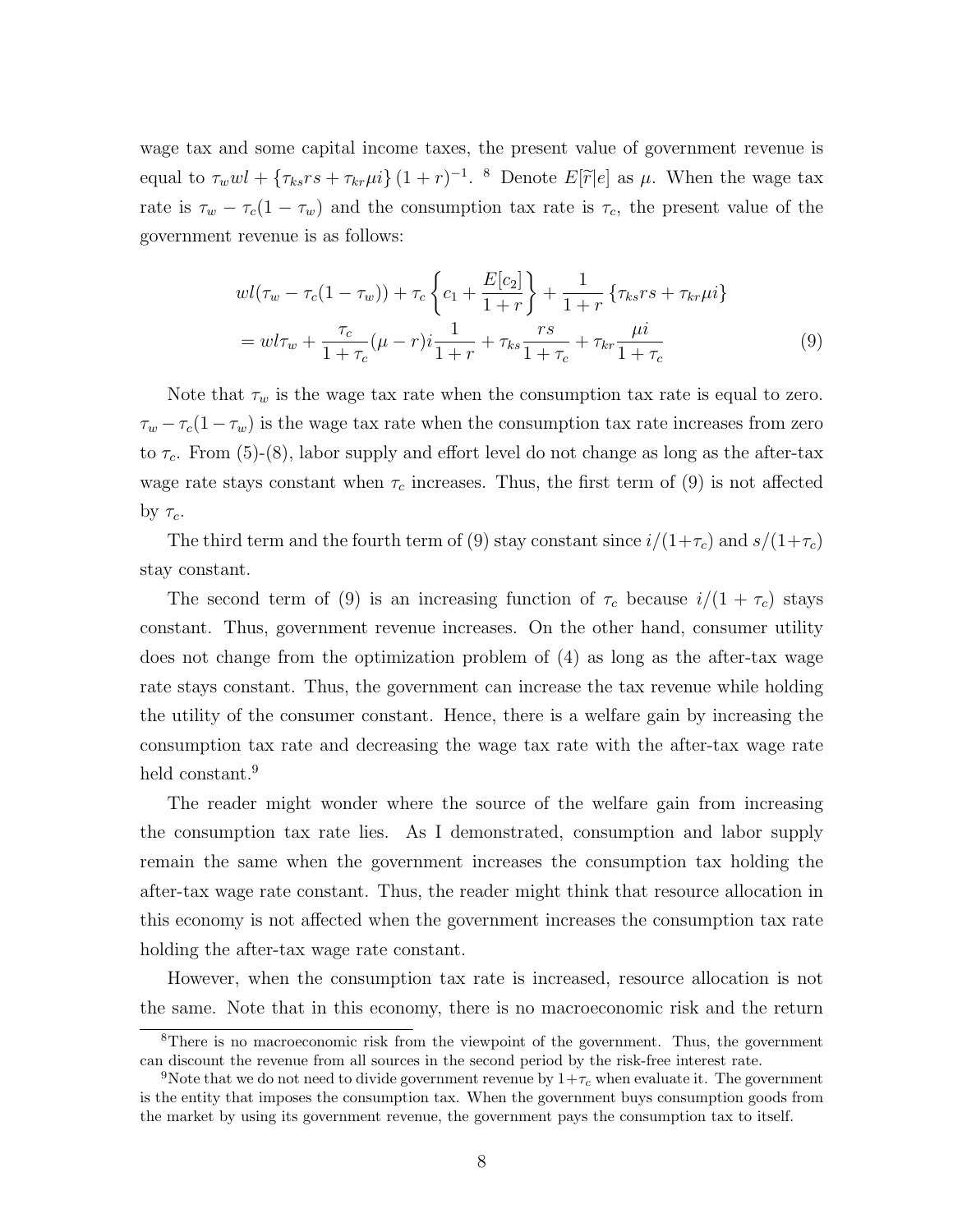from the risky investment is idiosyncratic. As a result, the equilibrium level of the risky investment is smaller than its social optimal level because the idiosyncratic return from the risky investment is not insured. An increase of consumption tax rate and a decrease of wage tax rate will increase investment in the risky asset because these changes of taxes will shift the tax burden from the first period to the second period and because the agents attempt to pay the increased tax burden in the second period by increasing investment in the safe asset and the risky asset. This increase in the risky investment is the fundamental source of the welfare gain. On the surface, the effect of this change in resource allocation shows up as an increase in tax revenue.<sup>10</sup>

The second term of (9),  $\tau_c(1+\tau_c)^{-1}i(\mu-r)i(1+r)^{-1}$ , has a special economic meaning. Let  $i$  be the amount of risky investment when the consumption tax rate is equal to  $\tau_c$ . The amount of risky investment is  $i/(1 + \tau_c)$  when the consumption tax rate is equal to zero. The increase in the risky investment is  $i - i/(1 + \tau_c)$  $\tau_c(1+\tau_c)^{-1}i$ . Borrowing one dollar and investing it in the risky investment will result in a social benefit equal to  $\mu - r$ . Thus, the present social value of the increased investment in the risky asset due to an increase in the consumption tax rate is equal to  $\tau_c(1+\tau_c)^{-1}i(\mu-r)(1+r)^{-1}$ .

Proposition 1: Assume that the return from investment is idiosyncratic and the capital market is incomplete in the sense that the expected rate of return is greater than the risk-free interest rate. Assume that initially the government uses the wage tax and capital income tax but no consumption tax. Now assume that starting from  $\tau_c = 0$ , the government increases the consumption tax rate by  $\tau_c$  and decreases the wage tax rate to keep the real wage rate constant. Then, tax revenue will increase while the consumer utility stays constant, thus bringing about a welfare gain equal to  $\frac{\tau_c}{1+\tau_c}$  $(\mu-r)$  $rac{\mu-r}{1+r}i.$ 

Proposition 1 needs some clarification. First, when the capital market is complete and  $\mu = r$ , a shift in the consumption tax from the wage tax does not increase utility. Thus, an incomplete capital market is a crucial requirement for my result. Second, readers might argue that the above argument is based on a partial equilibrium analysis, which assumes that factor prices are fixed. In a model where prices are fixed, as in the

 $10$ In my thought experiment, I changed the tax rates so that the utility of the agent stays constant and examined whether a change in the consumption tax can increase government revenue. Of course, I can conduct a different thought experiment where the government changes the consumption tax rate with a fixed government revenue constraint. I can show that the utility of the consumer will increase when the government raises the consumption tax rate holding its revenue constraint. In either way, the intuition is the same.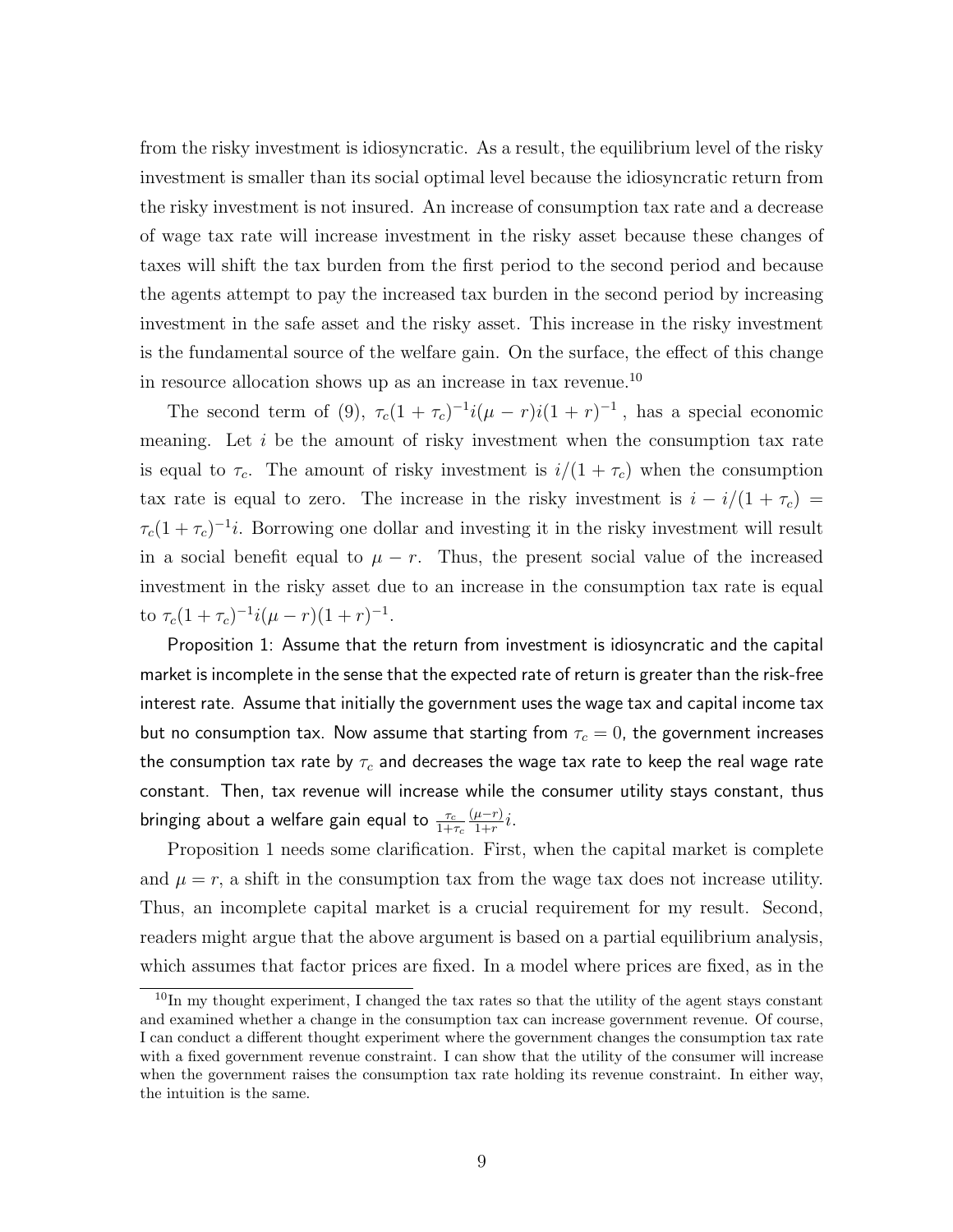current model, setting the consumption tax rate as high as possible and lowering the wage tax while holding the after-tax wage rate,  $\Omega$ , constant will maximize the welfare of consumers. Thus, if the consumption tax rate has no upper limit, no optimum can be achieved. However, the general equilibrium model, where factor prices are affected by the factor endowment, has an optimal level of consumption tax. As the government increases the consumption tax rate, while decreasing the wage tax rate so that the aftertax wage rate stays constant, consumers increase investment in both safe assets and risky assets. When the government introduces consumption tax and decreases the wage tax rate, some government revenue comes in the second period. This implies that the government needs to issue government bonds. Since consumers increase investment in both safe and risky assets when the government issues government bonds, the relatively risky asset increases and the net safe asset decreases in the capital market. This will change factor prices and government revenue. Thus, at the optimum, the optimal consumption tax rate is determined to balance the welfare gain from risk sharing and the decrease in government revenue due to a change in the factor prices. In Section 2.2, I will show this result by using the general equilibrium model where the factor prices are determined endogenously.

# 2.2 General Equilibrium Model and the Optimum level of the Consumption Tax Rate

In this subsection, I analyze the effect of introducing consumption tax in the general equilibrium model and characterize the optimal level of the consumption tax rate.

Consider the overlapping generation model. In this economy, individuals live for two periods. In the first period, individuals work. At the end of the first period, they retire and in the second period, they do not work. In the first period, they can save in both safe assets and risky assets. In the second period, individuals receive the return from the safe and risky investments. The population growth rate is equal to n. I assume that the utility function is the same as in the previous subsection. Regarding government policy, I assume that the government uses wage tax, consumption tax, and capital income tax. I also assume that it can issue government bonds. Let  $D_t$  be the government debt issued in period  $t$  divided by the number of cohorts  $t$ . I assume that in the next period, the government needs to pay  $(1 + r_{t+1})D_tN_t$ .

The rate of return from the safe investment in period  $t$  is  $r_t$  and the rate of return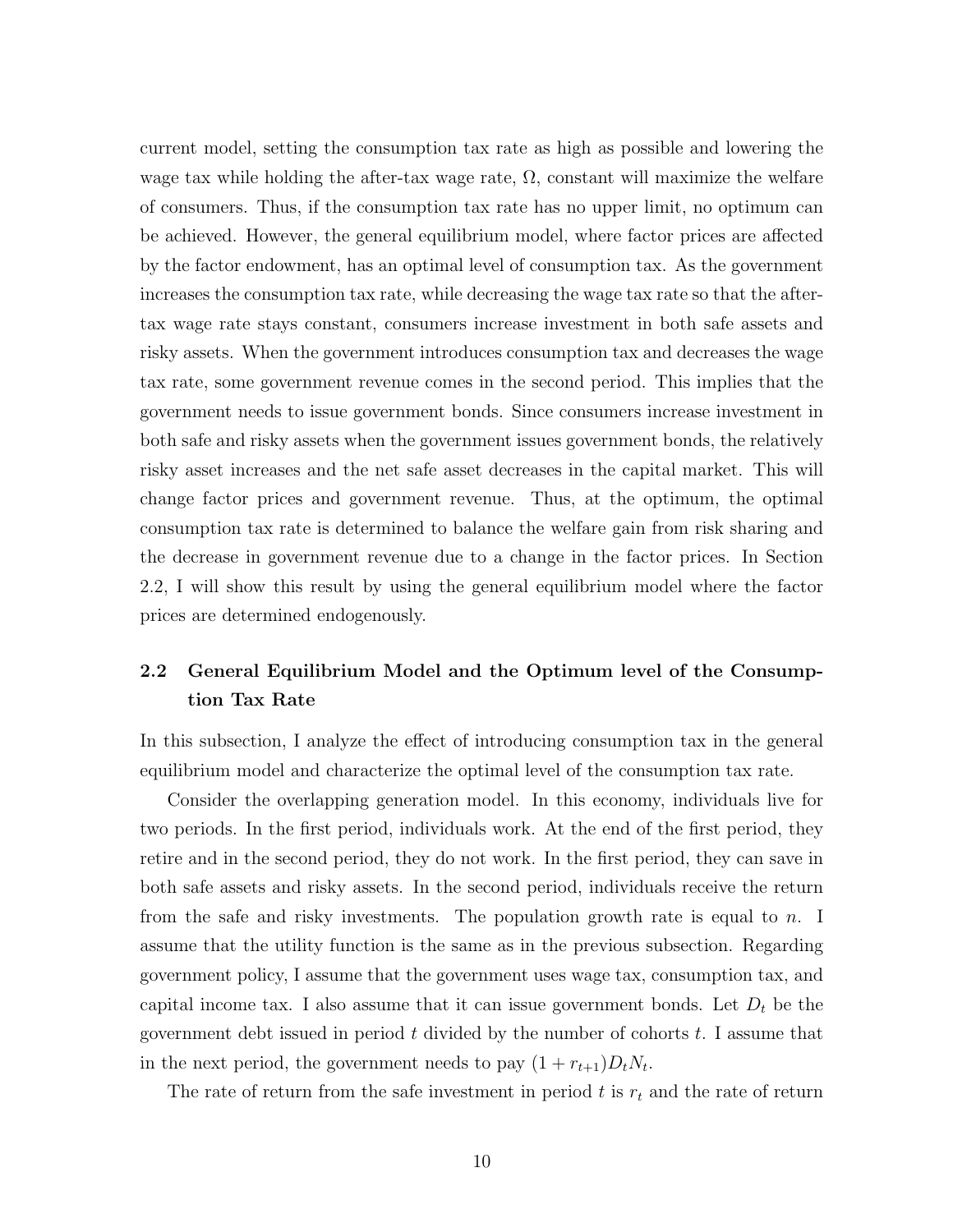from the risky investment is  $\tilde{r}_t$ . The wage rate, the rate of return from the safe asset, and the rate of return from the risky asset depend on the total amount of labor, safe assets, risky assets, and effort level. I assume that there is no depreciation on both types of assets. Let  $Y(L_t, S_{t-1}, I_{t-1})$  be the aggregate production function, where  $L_t = N_t l_t, S_{t-1} = N_{t-1} s_{t-1} - N_{t-1} D_{t-1}$  and  $I_{t-1} = N_{t-1} i_{t-1} e_{t-1} E[\tilde{a}]$ . I assume that  $Y(L_t, S_{t-1}, I_{t-1})$  exhibits constant returns to scale with respect to  $L_t, S_{t-1}$  and  $I_{t-1}$  and that  $E[\tilde{a}] = 1$ . I assume that the factor prices are determined as follows:

$$
w_t = F_L(L_t, S_{t-1}, I_{t-1}), \quad r_t = F_S(L_t, S_{t-1}, I_{t-1}), \tag{10}
$$

$$
\widetilde{r}_t = F_I(L_t, S_{t-1}, I_{t-1}) \times e_{t-1} \times \widetilde{a} \quad \text{where } E[\widetilde{a}] = 1 \quad E[\ \widetilde{r}_t] = \mu_t \tag{11}
$$

Denote individuals born in period t as cohort t and the population of cohort t as  $N_t$ . Denote  $w_t(1 - \tau_{wt})$  as  $\hat{w}_t$ , where  $\tau_{wt}$  is the wage tax rate imposed on cohort t. Let  $\tau_{ct}$ ,  $\tau_{kst}$ , and  $\tau_{krt}$  be the consumption tax rate of cohort t, capital income tax rate imposed on the return from the safe asset of cohort  $t$ , and capital income tax rate imposed on the return from the risky asset of cohort  $t$ . I assume that tax policies depend on the index of cohorts. My results hold even when I assume that policies are time-invariant and when I focus on stationary policies.

Define the indirect utility function as follows:

$$
V(\widehat{w}_t, \tau_{ct}, \tau_{ks}, \tau_{kr}) \equiv \max_{l_t, s_t, i_t, e_t} u(\frac{\widehat{w}_t l_t - i_t - s_t}{1 + \tau_{ct}}) - h(l_t) - v(e_t) + \frac{1}{1 + \rho} E[u(\frac{(1 + r_{t+1}(1 - \tau_{kst}))s_t + (1 + \widetilde{r}_{t+1}(1 - \tau_{krt}))i_t}{1 + \tau_{ct}})
$$
(12)

Note that from the first-order conditions, we have

$$
\frac{\partial V}{\partial \tau_{ct}} = -\frac{\partial V}{\partial \widehat{w}_t} \Omega \; ; \; \frac{\partial l_t}{\partial \tau_{ct}} = -\frac{\partial l_t}{\partial \widehat{w}_t} \Omega ; \frac{\partial i_t}{\partial \tau_{ct}} = -\frac{\partial i_t}{\partial \widehat{w}_t} \Omega + i \; ;
$$
\n
$$
\frac{\partial s_t}{\partial \tau_{ct}} = -\frac{\partial s_t}{\partial \widehat{w}_t} \Omega + i \; ; \text{where } \Omega = \widehat{w}_t / (1 + \tau_{ct})
$$

Tax revenue in period  $t$  is

$$
R_t \equiv (w - \hat{w}_t)l_t N_t + \tau_{ct} \frac{(\hat{w}_t l_t - i_t - s_t)}{1 + \tau_{ct}} N_t + \tau_{ct-1} \frac{(1 + r_t(1 - \tau_{kst-1}))s_{t-1} + (1 + \mu_t(1 - \tau_{krt-1}))i_{t-1}}{1 + \tau_{ct-1}}
$$
  
+ 
$$
\tau_{kst-1} r_t s_{t-1} N_{t-1} + \tau_{krt-1} \mu_t i_{t-1} N_{t-1}
$$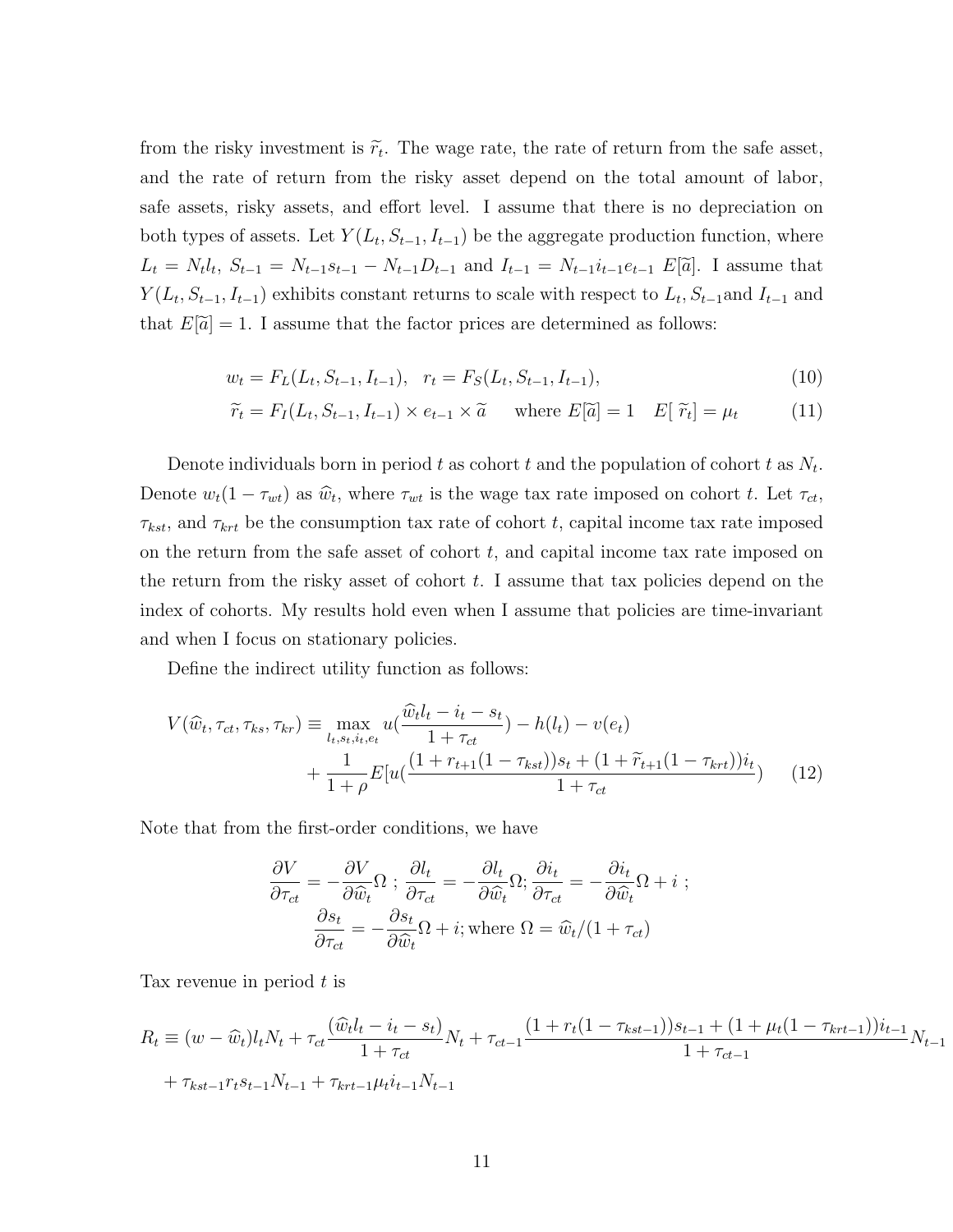The government budget constraint in period  $t$  is

$$
R_t - (1 + r_t)D_{t-1}N_{t-1} + D_tN_t - (N_t + N_{t-1})G \ge 0
$$
\n
$$
(13)
$$

where  $G$  is per capita government expenditure, which is assumed to be exogenous and fixed.

Let the intergenerational social discount factor be  $\theta$ , where  $\theta$  < 1. Then, the problem of the government is to solve the following constrained optimization problem:

$$
\max_{\widehat{w}_t, \tau_{ct}, \tau_{kst}, \tau_{ksr}} \sum_{t=0}^{\infty} \theta^t N_t V(\widehat{w}_t, \tau_{ct}, \tau_{ks}, \tau_{kr})
$$
  
s.t.  $R_t - (1 + r_t)D_{t-1}N_{t-1} + D_tN_t - (N_t + N_{t-1})G \ge 0$ 

Note that when the government solves the above programming problem, it takes into consideration the fact that the factor prices are endogenous and determined by equations (10) and (11). Let Q be a Lagrangian function and  $\beta_t$  be the Lagrangian multiplier of the government budget constraint. Then, the Lagrangian function becomes as follows:

$$
Q = \sum_{t=0}^{\infty} \theta^t N_t V(\widehat{w}_t, \tau_{ct}, \tau_{ks}, \tau_{kr})
$$
  
+ 
$$
\sum_{t=0}^{\infty} \beta_t (R_t - (1+r_t)D_{t-1}N_{t-1} + D_tN_t)
$$

The first-order condition of  $D_tN_t$  becomes as follows:

$$
D_t N_t : \beta_t = \beta_{t+1} (1 + r_{t+1} + \frac{\partial R_{t+1}}{\partial (D_t N_t)})
$$

where  $\partial R_{t+1}/\partial(D_tN_t)$  shows the extent to which tax revenue changes through a change in the factor prices due to a change in the safe asset level. In the above first-order conditions,  $\beta_t$  is the marginal utility of having additional government revenue. 1 +  $r_{t+1}$  is the interest payment and principal of issuing one unit of government bonds.  $\partial R_{t+1}/\partial(D_t N_t)$  measures the revenue cost of issuing government bonds in terms of the decreased government revenue in the next period. When the government issues government bonds, the accumulation of safe assets decreases. This will affect the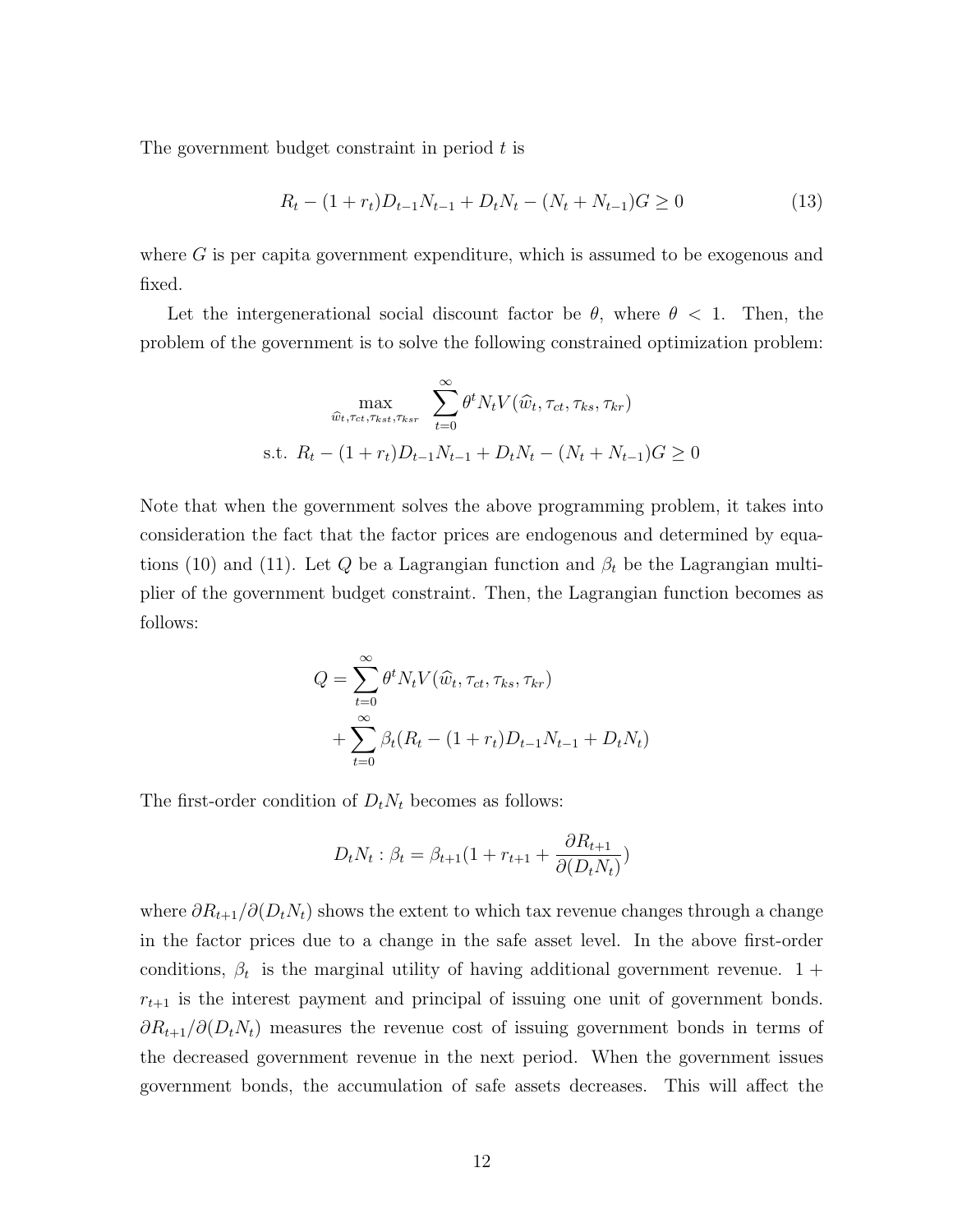factor prices in the next period and also reduces tax revenue in the next period. Thus,  $1 + r_{t+1} + \partial R_{t+1}/\partial(D_t N_t)$  measures the total cost of issuing government bonds. The first-order condition of  $D_t N_t$  shows that the ratio of the marginal utility of additional government revenue in period t to that in period  $t+1$  is equal to the total cost of issuing government bonds.

Now, the first-order condition of  $\tau_{ct}$  is

$$
\theta^t N_t \frac{\partial V}{\partial \tau_{ct}} + \beta_t \frac{1}{(1 + \tau_{ct})^2} (\hat{w}_t l_t - i_t - s_t) N_t \n+ \beta_{t+1} \frac{1}{(1 + \tau_{ct})^2} (1 + r_{t+1} (1 - \tau_{kst})) s_t + (1 + \mu_{t+1} (1 - \tau_{krt})) i_t N_t \n+ \frac{\partial l_t}{\partial \tau_{ct}} \frac{\partial Q}{\partial l_t} + \frac{\partial i_t}{\partial \tau_{ct}} \frac{\partial Q}{\partial i_t} + \frac{\partial s_t}{\partial \tau_{ct}} \frac{\partial Q}{\partial s_t} = 0.
$$
\n(14)

By using the first-order conditions of  $\hat{w}_t$  and  $D_tN_t$ , the first-order condition of  $\tau_{ct}$ can be written as follows:

$$
\frac{\beta_t \frac{1}{(1+\tau_{ct})^2} \frac{\mu_{t+1} - r_{t+1}}{1+r_{t+1}} N_t + \underbrace{s_t \frac{\partial Q}{\partial s_t} + i_t \frac{\partial Q}{\partial i_t}}_{\text{risk sharing effect}} + \beta_{t+1} \frac{\partial R_{t+1}}{\partial (D_t N_t)} \frac{1}{1+r_{t+1}} \frac{(1+r_{t+1}(1-\tau_{kst}))s_t + (1+\mu_{t+1}(1-\tau_{krt}))i_t}{(1+\tau_{ct})^2} N_t = 0 \quad (15)
$$

the effect through increased government debt

The first term of  $(15)$  is the one we saw in equation  $(9)$  in the previous subsection. We assume that the rate of return from the risky investment is higher than  $r$ because of the incompleteness of the capital market. On the contrary, from a macroeconomics point of view, there is no aggregate risk. Thus, when consumption tax increases, individuals will increase investment in risky assets and safe assets to pay the tax burden in the second period. Since the rate of return from risky investments is higher than the risk-free interest rate but there is no aggregate risk, there is a welfare gain by increasing the consumption tax rate. The second and third terms are the effects on tax revenue in the next period. When consumption tax increases, individuals increase investment in risky assets and safe assets. A change in the production factors then changes the factor prices and the tax revenue of the government. The fourth term is the government debt effect. When the government increases the consumption tax rate and decreases the wage tax rate, some revenue is postponed to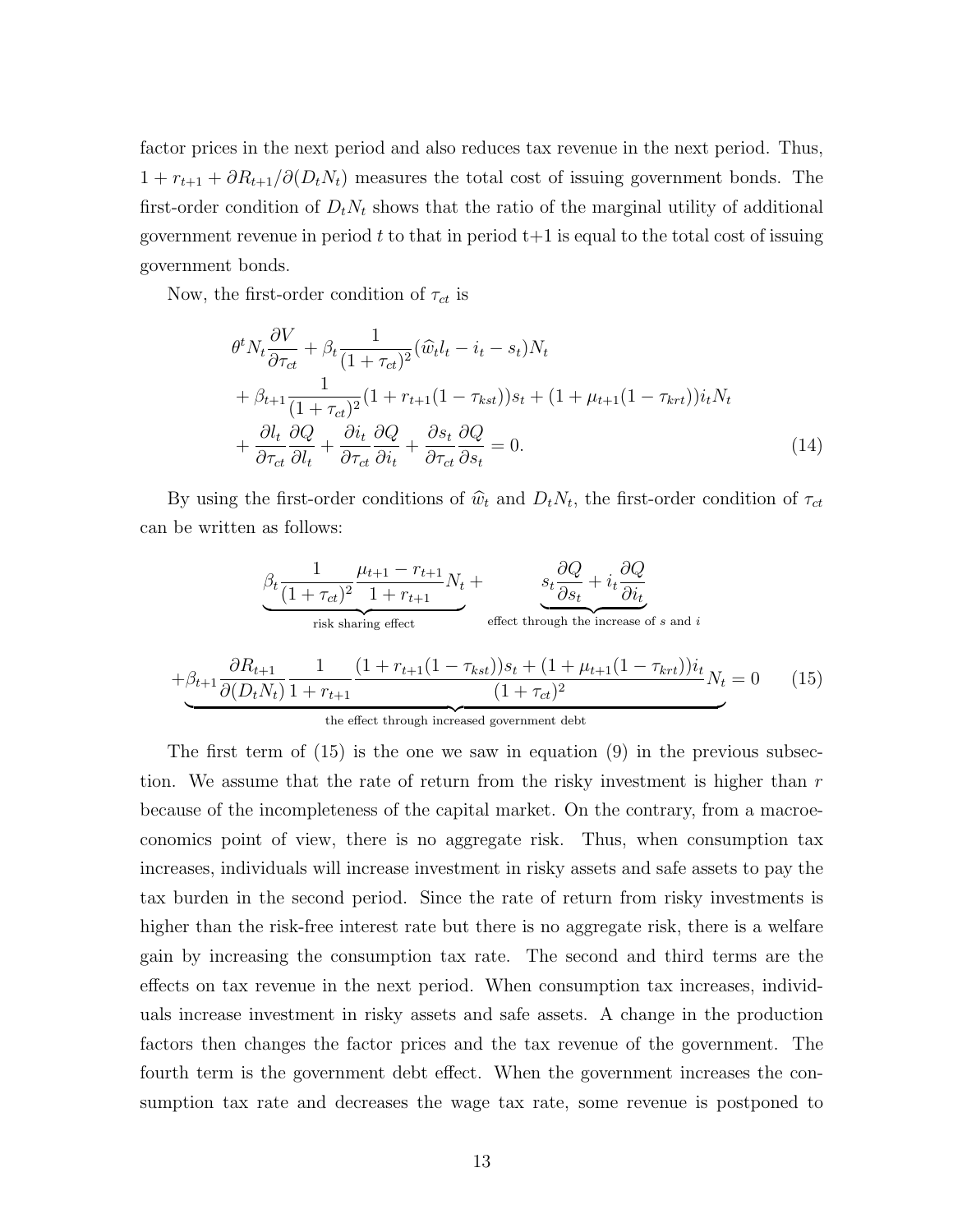the next period. This implies that the government needs to issue government bonds.  $(1+r_{t+1}(1-\tau_{kst}))s_t+(1+\mu_{t+1}(1-\tau_{krt}))i_t$  $\frac{(1+\tau_{ct})^{3k+1}}{(1+\tau_{ct})^2}N_t$  is the revenue that can be collected in the next period and  $\frac{1}{1+r_{t+1}}$  $(1+r_{t+1}(1-\tau_{kst}))s_t+(1+\mu_{t+1}(1-\tau_{krt}))i_t$  $\frac{(1+\tau_{et})^{1/2}+(1+\mu_{t+1}(1-\tau_{krt}))^{n_t}}{(1+\tau_{ct})^2}N_t$  is the present discounted value of this tax revenue. This is the amount of government bonds that the government needs to issue. When the government issues this amount of debt, it will decrease the net asset level and decrease tax revenue in the second period. This effect is measured by  $\partial R_{t+1}$  $\partial(D_tN_t)$ 1  $1 + r_{t+1}$  $(1+r_{t+1}(1-\tau_{kst}))s_t+(1+\mu_{t+1}(1-\tau_{krt}))i_t$  $\frac{(1+\tau_{ct})^{3s}+(1+\mu_{t+1}(1-\tau_{krt}))^{n_t}}{(1+\tau_{ct})^2}N_t$ . Note that although individuals increase investment in risky assets and safe assets, this is insufficient to offset the effect of an increase in government bonds.<sup>11</sup> Thus, the fourth term measures the cost of shifting tax revenue from the current period to the next period through an increase in the consumption tax rate and a decrease in the wage tax rate. Equation (15) shows that the optimal consumption tax rate is determined to balance the benefit and cost of increasing the consumption tax rate.<sup>12</sup>

## 3 Conclusions

When the rate of return from risky investments is idiosyncratic and the capital market is incomplete, the expected rate of return from a risky investment is higher than that from a safe investment. However, from a macroeconomics point of view, there is no aggregate risk in the risky investment in the presence of idiosyncratic risks. Thus, from a social point of view, it is desirable to increase investment in risky assets and simultaneously enhance risk sharing. The present study showed that the use of consumption tax increases investment in risky assets, enhances risk sharing, and increases economic efficiency. When the factor prices are fixed, the introduction of consumption tax in the presence of wage tax increases economic efficiency, even if the government has instituted capital income taxes initially in the presence of idiosyncratic risks. This improved efficiency comes from the fact that consumption tax will shift the tax burden in later periods and that the timing effect of consumption tax increases investment in risky assets. When the factor prices are endogenous, the optimal consumption tax rate is determined to balance the benefits of risk sharing and increasing investment in safe and risky assets and the costs of issuing government bonds.

One of the key characteristics of the tax system in developed countries is the use of

<sup>&</sup>lt;sup>11</sup>Note that in general  $\partial R_{t+1}/\partial(D_tN_t)$  is negative.

 $12$ When the capital market is complete and there is no capital income tax, the sum of the second, third, and fourth terms becomes zero. The first term also becomes zero because  $r_{t+1} = \mu_{t+1}$ .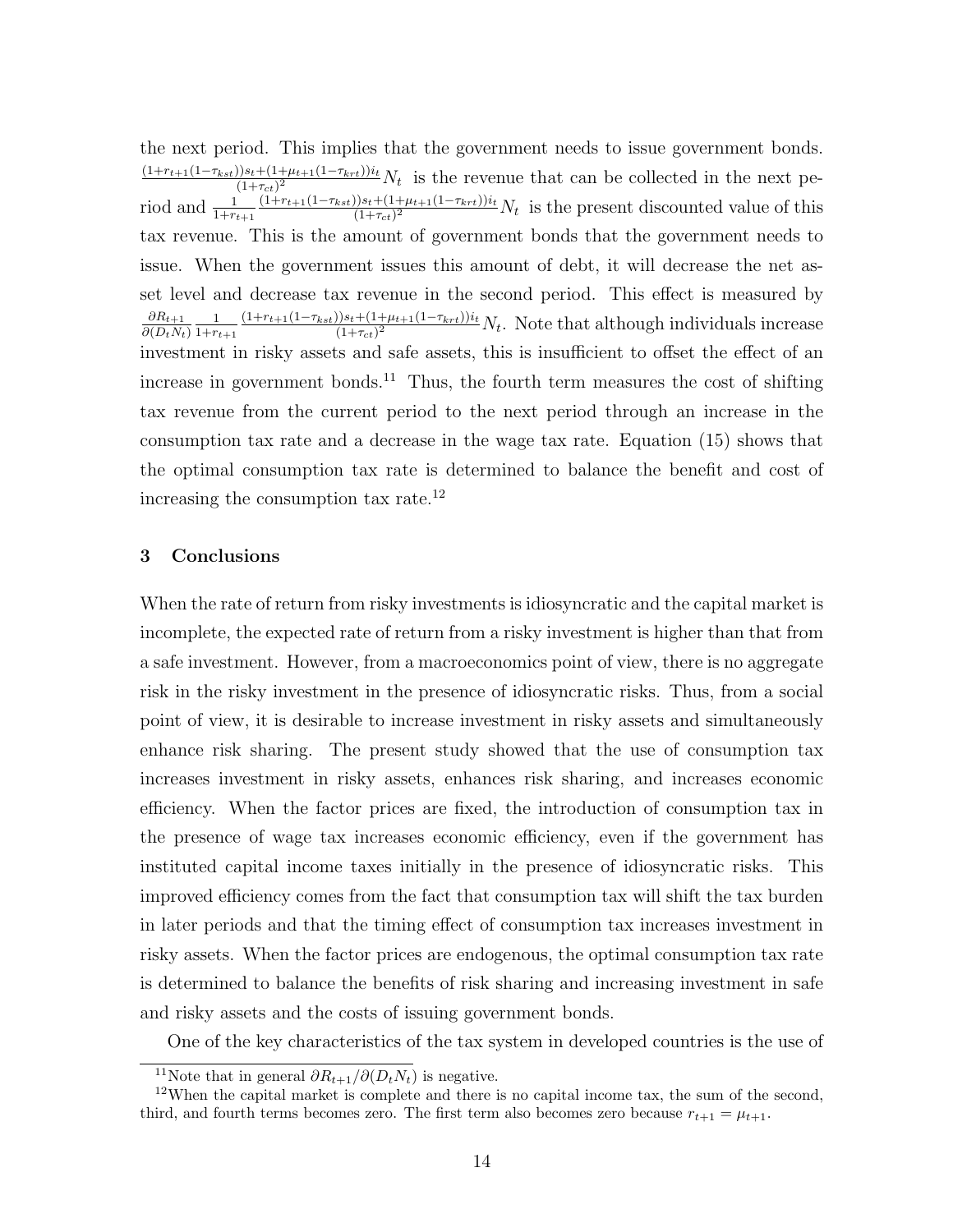consumption tax with wage tax. This study showed that when there is idiosyncratic risk in capital income and the capital market is incomplete, there is a role for consumption tax.

#### References

- Angeletos, George-Marios, "Uninsured idiosyncratic investment risk and aggregate saving," Review of Economic dynamics,  $2007$ ,  $10(1)$ ,  $1-30$ .
- Atkinson, Anthony Barnes and Joseph E Stiglitz, "The design of tax structure: direct versus indirect taxation," *Journal of public Economics*, 1976,  $\ell$  (1-2), 55–75.
- $\Delta$  and  $\Delta$ , "Lectures on Public Economics, 1980," McGrow-Hill, Maidenhead, 1980.
- Boadway, Robin and Motohiro Sato, "Optimal income taxation with uncertain earnings: A synthesis," 2011.
- $\overline{\phantom{a}}$ , Maurice Marchand, and Pierre Pestieau, "Towards a theory of the directindirect tax mix," Journal of Public Economics, 1994, 55 (1), 71–88.
- Bucks, Brian K, Arthur B Kennickell, Traci L Mach, and Kevin B Moore, "Changes in US family finances from 2004 to 2007: Evidence from the Survey of Consumer Finances," Fed. Res. Bull. A1, 2009, 95.
- Cagetti, Marco and Mariacristina De Nardi, "Entrepreneurship, frictions, and wealth," Journal of political Economy, 2006, 114 (5), 835–870.
- Conesa, Juan Carlos and Dirk Krueger, "On the optimal progressivity of the income tax code," Journal of Monetary Economics, 2006, 53 (7), 1425–1450.
- Diamond, Peter A, Taxation, incomplete markets, and social security, MIT press, 2005.
- Domar, Evsey D and Richard A Musgrave, "Proportional income taxation and risk-taking," Quarterly Journal of Economics, 1944, 58 (3), 388–422.
- Eaton, Jonathan and Harvey S Rosen, "Labor supply, uncertainty, and efficient taxation," Journal of Public Economics, 1980,  $14$  (3), 365–374.